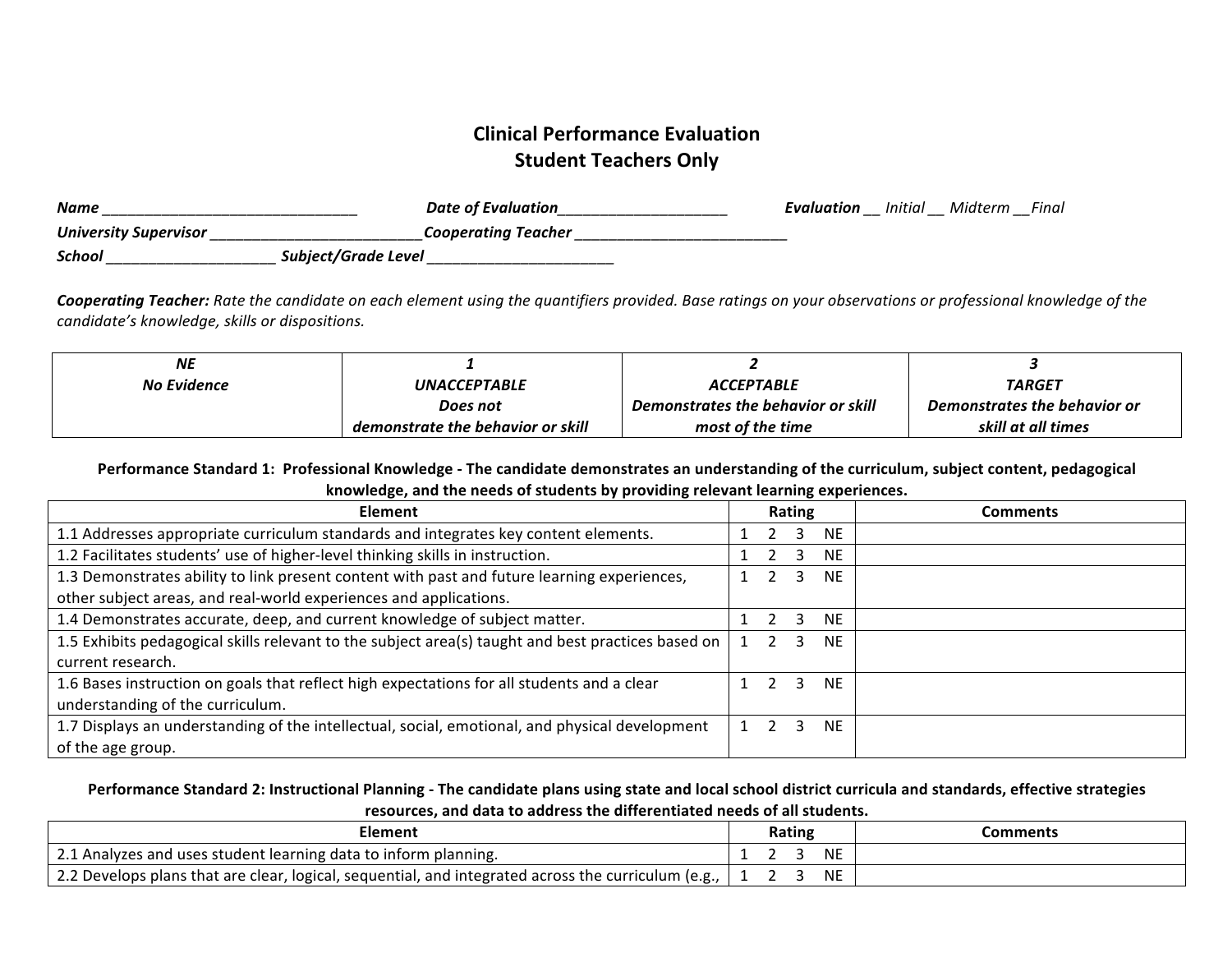| long-term goals, lesson plans, and syllabi).                                                                  |                     |  |      |  |
|---------------------------------------------------------------------------------------------------------------|---------------------|--|------|--|
| 2.3 Plans instruction effectively for content mastery, pacing, and transitions.                               |                     |  | NE   |  |
| 2.4 Plans for differentiated instruction.                                                                     |                     |  | NE.  |  |
| 2.5 Aligns and connects lesson objectives to state and local school district curricula and                    | $1 \quad 2 \quad 3$ |  | NE . |  |
| standards, and student learning needs.                                                                        |                     |  |      |  |
| 2.6 Develops appropriate course, unit, and daily plans, and is able to adapt plans when needed. $\vert$ 1 2 3 |                     |  | NF . |  |

# Performance Standard 3: Instructional Strategies - The candidate promotes student learning by using research based instructional strategies relevant to the content area to engage students in active learning and to promote key skills.

| <b>Element</b>                                                                                   | Rating         | Comments |
|--------------------------------------------------------------------------------------------------|----------------|----------|
| 3.1 Engages students in active learning and maintains interest.                                  | <b>NE</b>      |          |
| 3.2 Builds upon students' existing knowledge and skills.                                         | <b>NE</b>      |          |
| 3.3 Reinforces learning goals consistently throughout the lesson.                                | <b>NE</b>      |          |
| 3.4 Uses a variety of research-based instructional strategies and resources.                     | <b>NE</b><br>3 |          |
| 3.5 Effectively uses appropriate instructional technology to enhance student learning.           | <b>NE</b>      |          |
| 3.6 Communicates and presents material clearly, and checks for understanding.                    | <b>NE</b><br>3 |          |
| 3.7 Develops higher-order thinking through questioning and problem-solving activities.           | NF             |          |
| 3.8 Engages students in authentic learning by providing real-life examples and interdisciplinary | <b>NF</b><br>3 |          |
| connections.                                                                                     |                |          |

# Performance Standard 4: Differentiated Instruction - The candidate challenges students by providing appropriate content and developing skills which address **individual learning differences**.

| Element                                                                                         | Rating    | Comments |
|-------------------------------------------------------------------------------------------------|-----------|----------|
| 4.1 Differentiates the instructional content, process, product, and learning environment to     | <b>NE</b> |          |
| meet individual developmental needs.                                                            |           |          |
| 4.2 Provides remediation, enrichment, and acceleration to further student understanding of      | NE.<br>ર  |          |
| material.                                                                                       |           |          |
| 4.3 Uses flexible grouping strategies to encourage appropriate peer interaction and to          | NE.       |          |
| accommodate learning needs/goals.                                                               |           |          |
| 4.4 Uses diagnostic, formative, and summative assessment data to inform instructional           | <b>NE</b> |          |
| modifications for individual students.                                                          |           |          |
| 4.5 Develops critical and creative thinking by providing activities at the appropriate level of | NE.<br>ર  |          |
| challenge for students.                                                                         |           |          |
| 4.6 Demonstrates high learning expectations for all students commensurate with their            | <b>NE</b> |          |
| developmental levels.                                                                           |           |          |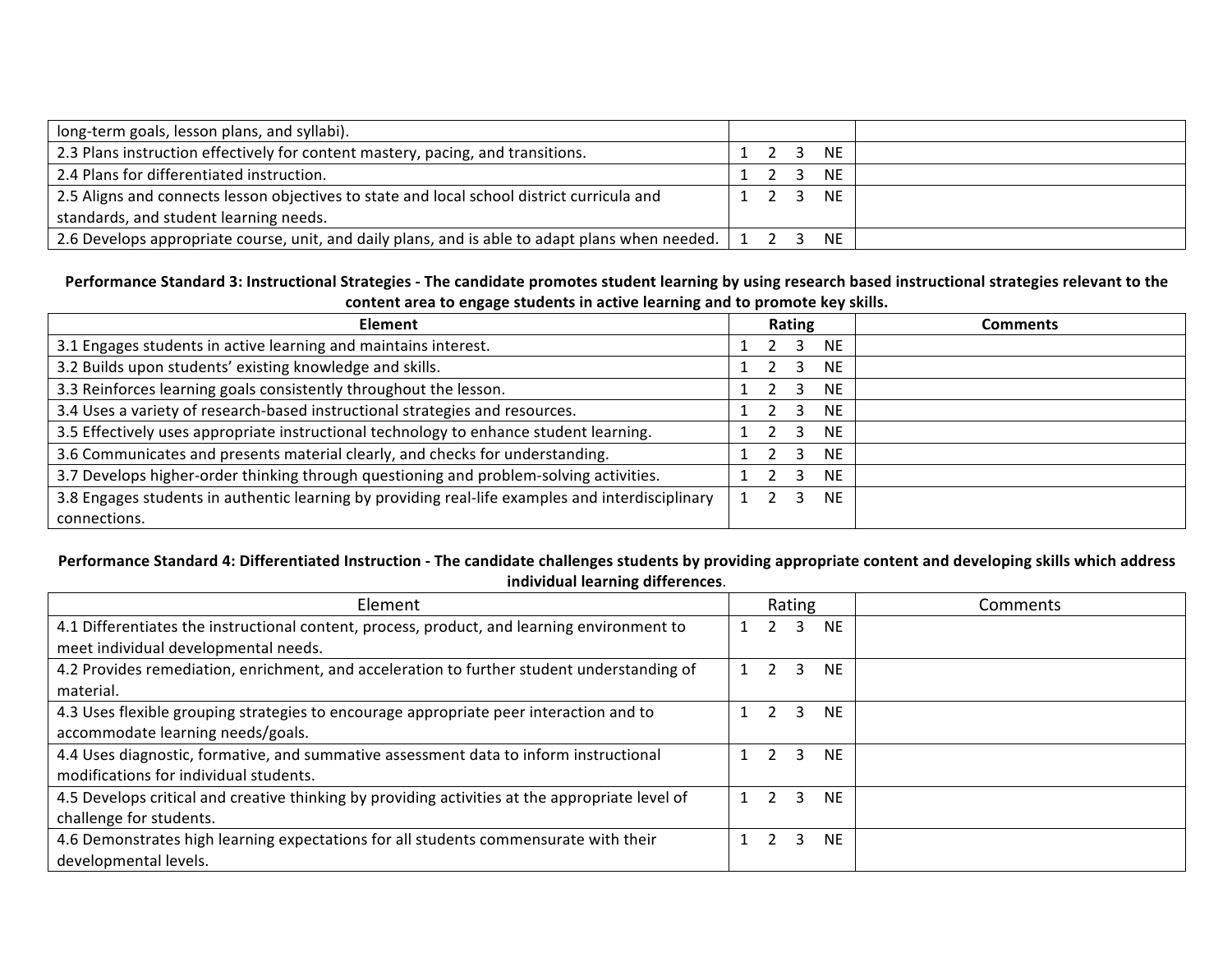Performance Standard 5: Assessment Strategies - The candidate systematically chooses a variety of diagnostic, formative, and summative assessment strategies and instruments that are valid and appropriate for the content and student population.

| <b>Element</b>                                                                                | Rating | Comments |
|-----------------------------------------------------------------------------------------------|--------|----------|
| 5.1 Aligns student assessment with the established curriculum and benchmarks.                 | NE.    |          |
| 5.2 Involves students in setting learning goals and monitoring their own progress.            | NE.    |          |
| 5.3 Varies and modifies assessments to determine individual student needs and progress.       | NE.    |          |
| 5.4 Uses formal and informal assessments for diagnostic, formative, and summative purposes.   | NE.    |          |
| 5.5 Uses grading practices that report final mastery in relationship to content goals and     | NF.    |          |
| objectives.                                                                                   |        |          |
| 5.6. Uses assessment techniques that are appropriate for the developmental level of students. | NF.    |          |
| 5.7 Collaborates with others to develop common assessments, when appropriate.                 | NE.    |          |

#### Performance Standard 6: Assessment Uses - The candidate systematically gathers, analyzes, and uses relevant data to measure student progress, to inform instructional content and delivery methods, and to provide timely and constructive feedback to both students and parents.

| <b>Element</b>                                                                                                   |  | Rating           |           | <b>Comments</b> |
|------------------------------------------------------------------------------------------------------------------|--|------------------|-----------|-----------------|
| 6.1 Uses diagnostic assessment data to develop learning goals for students, to differentiate instruction, and to |  | $\overline{3}$   | NE.       |                 |
| document learning.                                                                                               |  |                  |           |                 |
| 6.2 Plans a variety of formal and informal assessments aligned with instructional results to measure student     |  | $\overline{3}$   | <b>NE</b> |                 |
| mastery of learning objectives.                                                                                  |  |                  |           |                 |
| 6.3 Uses assessment tools for both formative and summative purposes to inform, guide, and adjust instruction.    |  | $2 \overline{3}$ | <b>NE</b> |                 |
| 6.4 Systematically analyzes and uses data to measure student progress, to design appropriate interventions,      |  | $\mathbf{3}$     | <b>NE</b> |                 |
| and to inform long- and short-term instructional decisions.                                                      |  |                  |           |                 |
| 6.5 Shares accurate results of student progress with students, parents, and key school personnel.                |  | 3                | <b>NE</b> |                 |
| 6.6 Provides constructive and frequent feedback to students on their progress toward their learning goals.       |  | 3                | <b>NE</b> |                 |
| 6.7 Teaches students how to self-assess and to use metacognitive strategies in support of lifelong learning.     |  |                  | <b>NE</b> |                 |

# Performance Standard 7: Positive Learning Environment - The candidate provides a well-managed safe, orderly environment that is conducive to learning and **encourages respect for all.**

| Element                                                                                                                    |  | <b>Rating</b> |     | <b>Comments</b> |
|----------------------------------------------------------------------------------------------------------------------------|--|---------------|-----|-----------------|
| 7.1 Responds to disruptions in a timely, appropriate manner.                                                               |  |               | NE. |                 |
| 7.2 Establishes clear expectations for classroom rules, routines, and procedures and enforces them consistently   1 2 3 NE |  |               |     |                 |
| and appropriately.                                                                                                         |  |               |     |                 |
| 7.3 Models caring, fairness, respect, and enthusiasm for learning.                                                         |  |               | NE. |                 |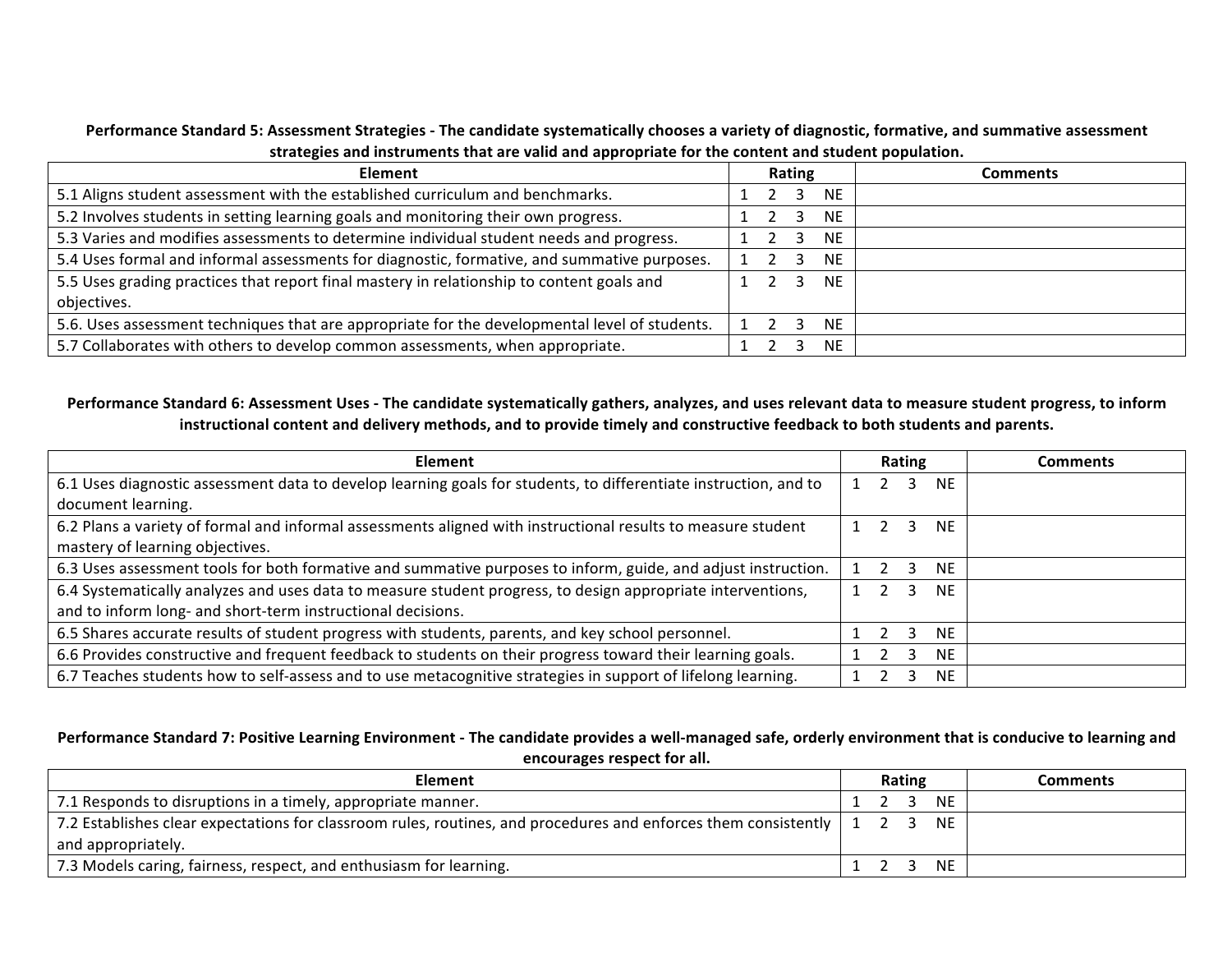| 7.4 Promotes a climate of trust and teamwork within the classroom.                                            |  | 1 2 3 NE |  |
|---------------------------------------------------------------------------------------------------------------|--|----------|--|
| 7.5 Promotes respect for and understanding students' diversity, including – but not limited to - race, color, |  | 1 2 3 NE |  |
| religion, sex, national origin, or disability.                                                                |  |          |  |
| 7.6 Actively listens and pays attention to students' needs and responses.                                     |  | 1 2 3 NE |  |
| 7.7 Creates a warm, attractive, inviting, and supportive classroom environment.                               |  | 1 2 3 NE |  |
| 7.8 Arranges the classroom materials and resources to facilitate group and individual activities.             |  | 1 2 3 NE |  |

# Performance Standard 8: Academically Challenging Environment - The candidate creates a student-centered, academic environment in which teaching and learning occur at high levels and students are self-directed learners.

| <b>Element</b>                                                                                                | Rating                   | <b>Comments</b> |
|---------------------------------------------------------------------------------------------------------------|--------------------------|-----------------|
| 8.1 Maximizes instructional time.                                                                             | $2 \overline{3}$<br>NE.  |                 |
| 8.2 Conveys the message that mistakes should be embraced as a valuable part of learning.                      | NE.                      |                 |
| 8.3 Encourages productivity by providing students with appropriately challenging and relevant material and    | NF.<br>$1\quad 2\quad 3$ |                 |
| assignments.                                                                                                  |                          |                 |
| 8.4 Provides transitions that minimize loss of instructional time.                                            | NE.<br>$2 \overline{3}$  |                 |
| 8.5 Communicates high, but reasonable, expectations for student learning.                                     | NF.<br>$2 \quad 3$       |                 |
| 8.6 Provides academic rigor, encourages critical and creative thinking, and pushes students to achieve goals. | NF.<br>3                 |                 |
| 8.7 Encourages students to explore new ideas and take academic risks.                                         | NE.                      |                 |

# Performance Standard 9: Professionalism - The candidate demonstrates a commitment to professional ethics and the school's mission, participates in professional growth opportunities, and contributes to the profession.

| <b>Element</b>                                                                                                    | Rating |  |                     |           | <b>Comments</b> |
|-------------------------------------------------------------------------------------------------------------------|--------|--|---------------------|-----------|-----------------|
| 9.1 Carries out duties in accordance with federal and state laws, Code of Ethics, and established state and local |        |  | 3                   | NE.       |                 |
| school board policies, regulations, and practices.                                                                |        |  |                     |           |                 |
| 9.2 Maintains professional demeanor and behavior (e.g., appearance, punctuality and attendance).                  |        |  |                     | NE.       |                 |
| 9.3 Respects and maintains confidentiality.                                                                       |        |  |                     | <b>NF</b> |                 |
| 9.4 Evaluates and identifies areas of personal strengths and weaknesses related to professional skills and their  |        |  |                     | <b>NE</b> |                 |
| impact on student learning and sets goals for improvement.                                                        |        |  |                     |           |                 |
| 9.5 Participates in ongoing professional growth activities based on identified areas for improvement (e.g.,       |        |  | $1 \quad 2 \quad 3$ | NF.       |                 |
| mentoring, peer coaching, course work, conferences) and incorporates learning into classroom activities.          |        |  |                     |           |                 |
| 9.6 Demonstrates flexibility in adapting to school change.                                                        |        |  |                     | <b>NE</b> |                 |
| 9.7 Engages in activities outside the classroom intended for school and student enhancement.                      |        |  |                     | <b>NE</b> |                 |